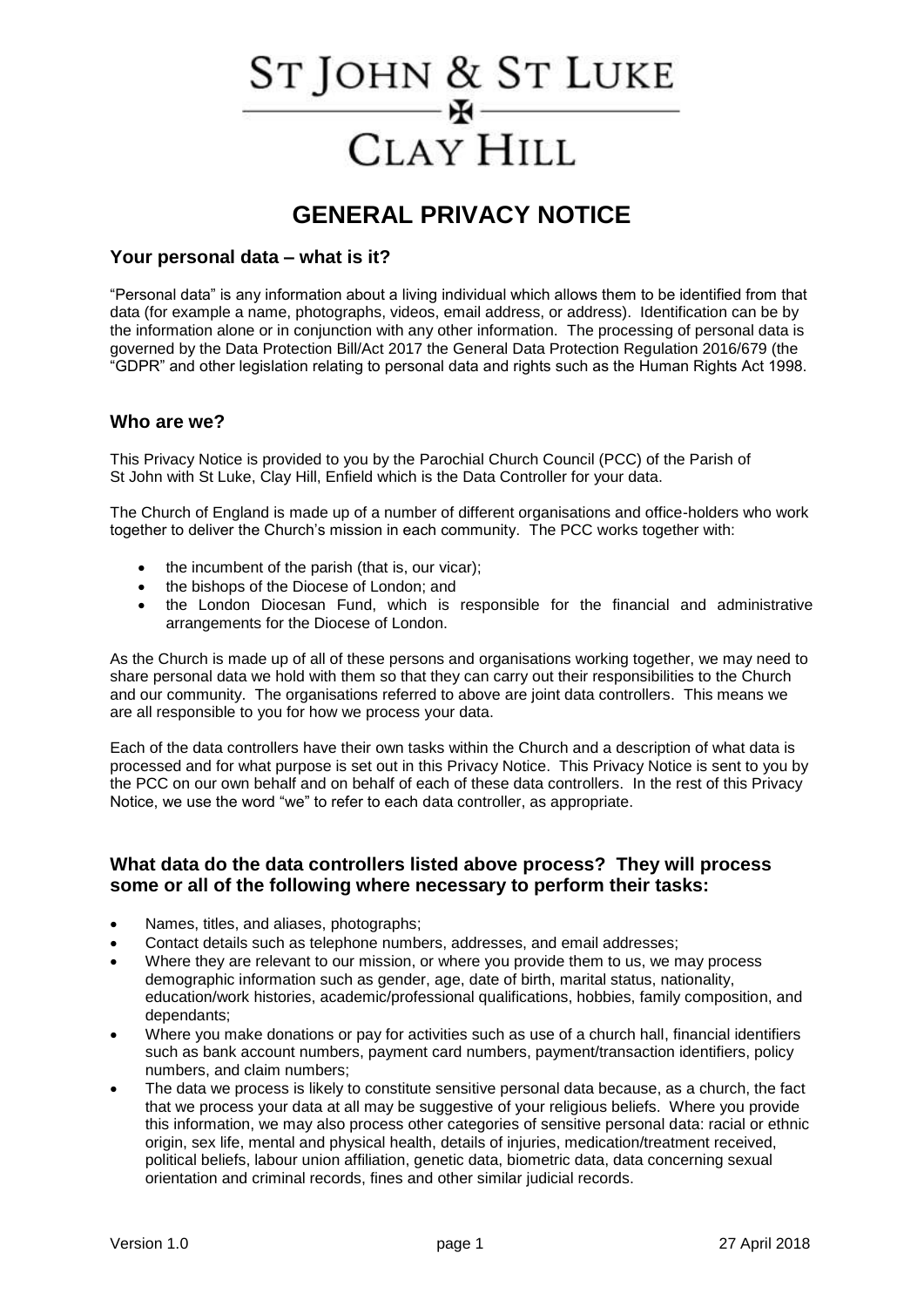#### **How do we process your personal data?**

The data controllers will comply with their legal obligations to keep personal data up to date; to store and destroy it securely; to not collect or retain excessive amounts of data; to keep personal data secure, and to protect personal data from loss, misuse, unauthorised access and disclosure and to ensure that appropriate technical measures are in place to protect personal data.

We use your personal data for some or all of the following purposes:

- To enable us to meet all legal and statutory obligations (which include maintaining and publishing our electoral roll in accordance with the Church Representation Rules);
- To carry out comprehensive safeguarding procedures (including due diligence and complaints handling) in accordance with best safeguarding practice from time to time with the aim of ensuring that all children and adults-at-risk are provided with safe environments;
- To minister to you and provide you with pastoral and spiritual care (such as visiting you when you are gravely ill or bereaved) and to organise and perform ecclesiastical services for you, such as baptisms, confirmations, weddings and funerals;
- To deliver the Church's mission to our community, and to carry out any other voluntary or charitable activities for the benefit of the public as provided for in the constitution and statutory framework of each data controller;
- To administer the parish, deanery, archdeaconry and diocesan membership records;
- To fundraise and promote the interests of the Church and charity;
- To maintain our own accounts and records;
- To process a donation that you have made (including Gift Aid information);
- To seek your views or comments;
- To notify you of changes to our services, events and role holders;
- To send you communications which you have requested and that may be of interest to you. These may include information about campaigns, appeals, other fundraising activities;
- To process a grant or application for a role;
- To enable us to provide a voluntary service for the benefit of the public in a particular geographical area as specified in our constitution;

# **What is the legal basis for processing your personal data?**

Most of our data is processed because it is necessary for our legitimate interests, or the legitimate interests of a third party (such as another organisation in the Church of England). An example of this would be our safeguarding work to protect children and adults at risk. We will always take into account your interests, rights and freedoms.

Some of our processing is necessary for compliance with a legal obligation. For example, we are required by the Church Representation Rules to administer and publish the electoral roll, and under Canon Law to announce forthcoming weddings by means of the publication of banns.

We may also process data if it is necessary for the performance of a contract with you, or to take steps to enter into a contract. An example of this would be processing your data in connection with the hire of church facilities.

Religious organisations are also permitted to process information about your religious beliefs to administer membership or contact details.

Where your information is used other than in accordance with one of these legal bases, we will first obtain your consent to that use.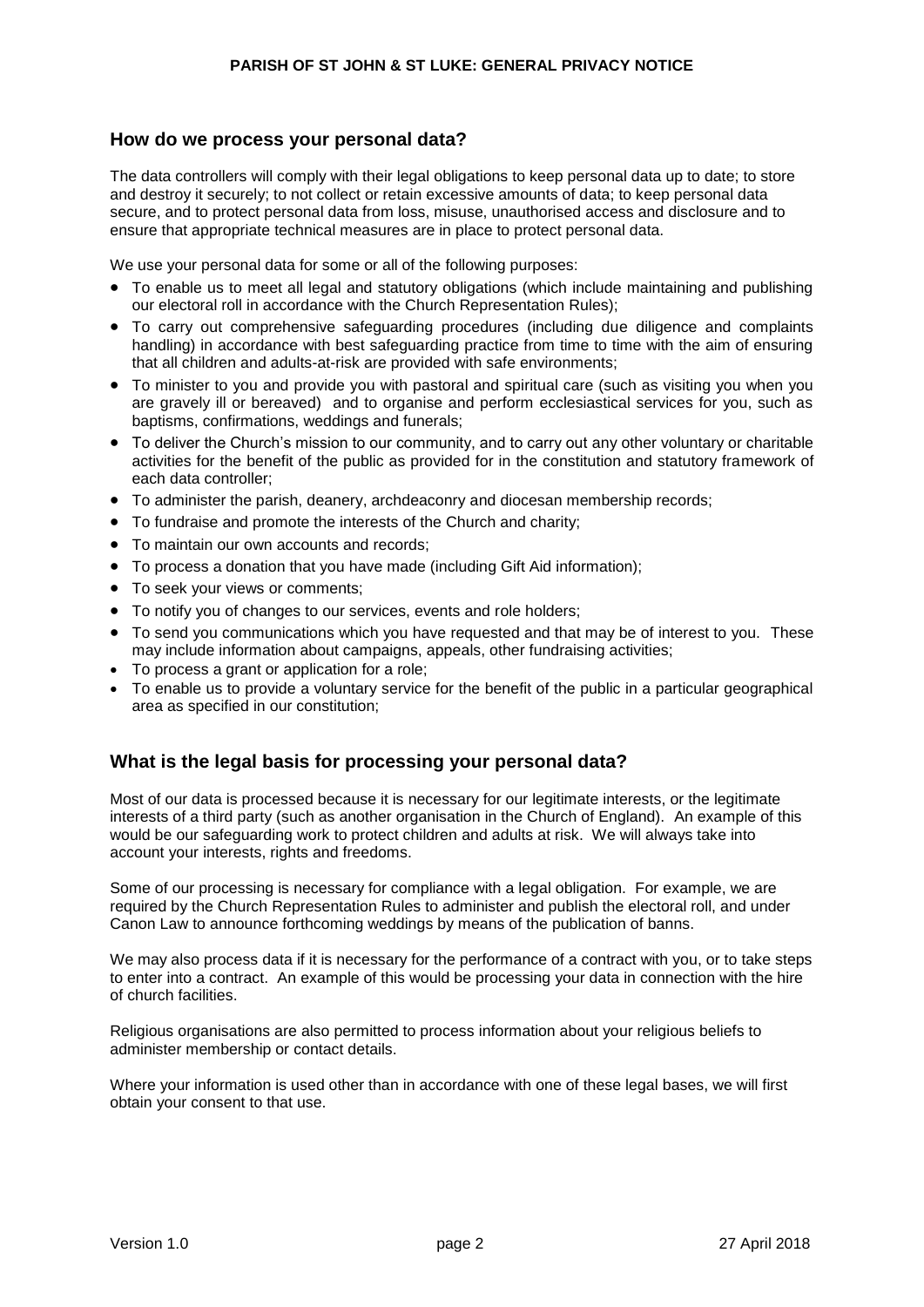# **Sharing your personal data**

Your personal data will be treated as strictly confidential. It will only be shared with third parties where it is necessary for the performance of our tasks or where you first give us your prior consent. It is likely that we will need to share your data with some or all of the following (but only where necessary):

- The appropriate bodies of the Church of England including the other data controllers;
- Our agents, servants and contractors. For example, we may ask a commercial provider to send out newsletters on our behalf, or to maintain our database software;
- Other clergy or lay persons nominated or licensed by the bishops of the Diocese of London to support the mission of the Church in our parish. For example, our clergy are supported by our area dean and archdeacon, who may provide confidential mentoring and pastoral support. Assistant or temporary ministers, including curates, deacons, licensed lay ministers, commissioned lay ministers or persons with Bishop's Permissions may participate in our mission in support of our regular clergy;
- Other persons or organisations operating within the Diocese of London including, where relevant, the London Diocesan Board for Schools and Subsidiary Bodies;
- On occasion, other churches with which we are carrying out joint events or activities.

#### **How long do we keep your personal data?**

We will keep some records permanently if we are legally required to do so. We may keep some other records for an extended period of time. For example, it is current best practice to keep financial records for a minimum period of seven years to support HMRC audits. In general, we will endeavour to keep data only for as long as we need it. This means that we may delete it when it is no longer needed.

# **Your rights and your personal data**

You have the following rights with respect to your personal data:

When exercising any of the rights listed below, in order to process your request, we may need to verify your identity for your security. In such cases we will need you to respond with proof of your identity before you can exercise these rights.

- **1. The right to access information we hold on you.**
	- At any point you can contact us to request the information we hold on you as well as why we have that information, who has access to the information and where we obtained the information from. Once we have received your request we will respond within one month.
	- There are no fees or charges for the first request but additional requests for the same data may be subject to an administrative fee.

#### **2. The right to correct and update the information we hold on you.**

• If the data we hold on you is out of date, incomplete or incorrect, you can inform us and your data will be updated.

#### **3. The right to have your information erased.**

- If you feel that we should no longer be using your data or that we are illegally using your data, you can request that we erase the data we hold.
- When we receive your request we will confirm whether the data has been deleted or the reason why it cannot be deleted (for example because we need it for our legitimate interests or regulatory purpose(s)).